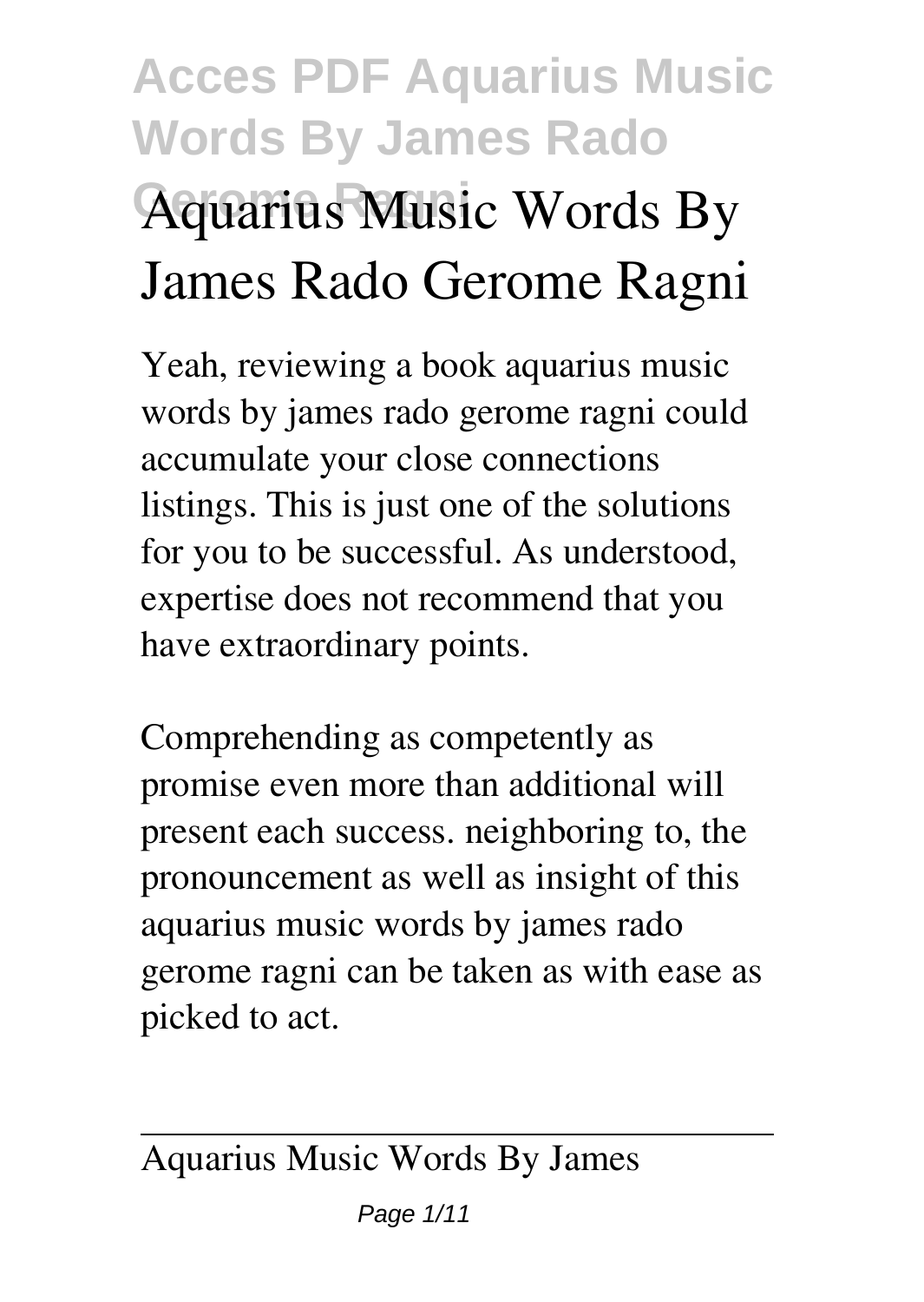**Wedley: Aquarius/Let the Sunshine In "** is a medley of two songs written for the 1967 musical Hair by James Rado and Gerome Ragni, and Galt MacDermot, released as a single by American R&B group The 5th Dimension. The song spent six weeks at number one on the US Billboard Hot 100 pop singles chart in the spring of 1969 and was eventually certified platinum in the US by the RIAA. Instrumental backing was written by Bill Holman and provided by session musicians commonly known as the Wrecking Crew.

**Aquarius/Let the Sunshine In - Wikipedia** Aquarius! Harmony and understanding Sympathy and trust abounding No more falsehoods or decisions Golden living dreams of visions Mystic crystal revelation And the mind's true liberation Aquarius! Aquarius! Become A Better Singer In Page 2/11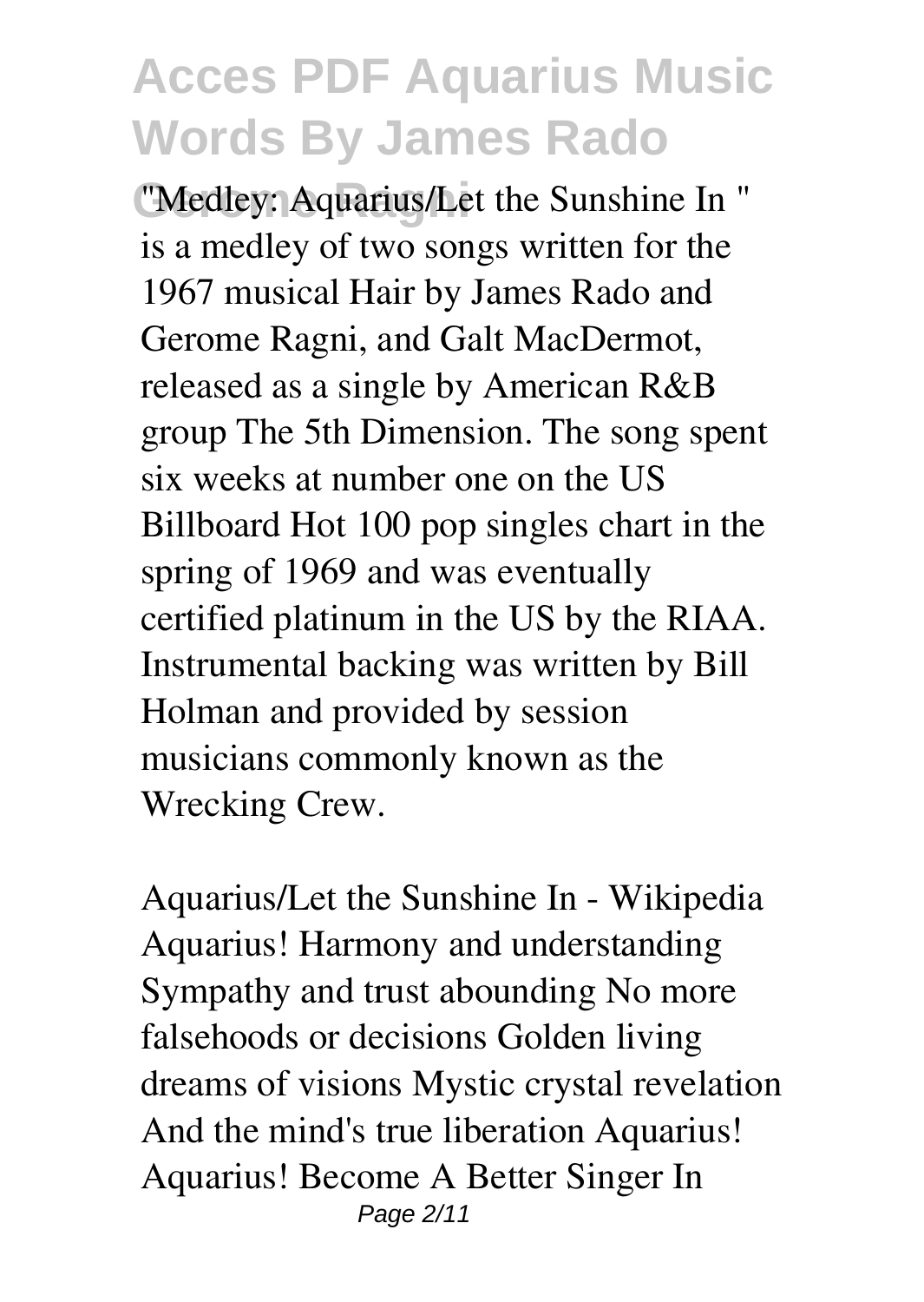**Only 30 Days, With Easy Video Lessons!** 

#### **Aquarius Lyrics**

Aquarius lyrics - James Last. James Last "40 Year Old Virgin" soundtrack. Aquarius Song Lyrics. When the moon is in the Seventh House. And Jupiter aligns with Mars. Then peace will guide the planets. And love will steer the stars. This is the dawning of the age of Aquarius. The age of Aquarius.

**Aquarius Lyrics - James Last - Soundtrack Lyrics**

Aquarius by James Rado(hair) Lyrics for vocal, plus music accompaniment chords for Ukulele, Guitar, Banjo etc. Easy Learn Uke Song-book, with lyrics for vocal performance plus chords for playing, with downloadable PDF for printing.

**Song Aquarius by James Rado(hair), song** Page 3/11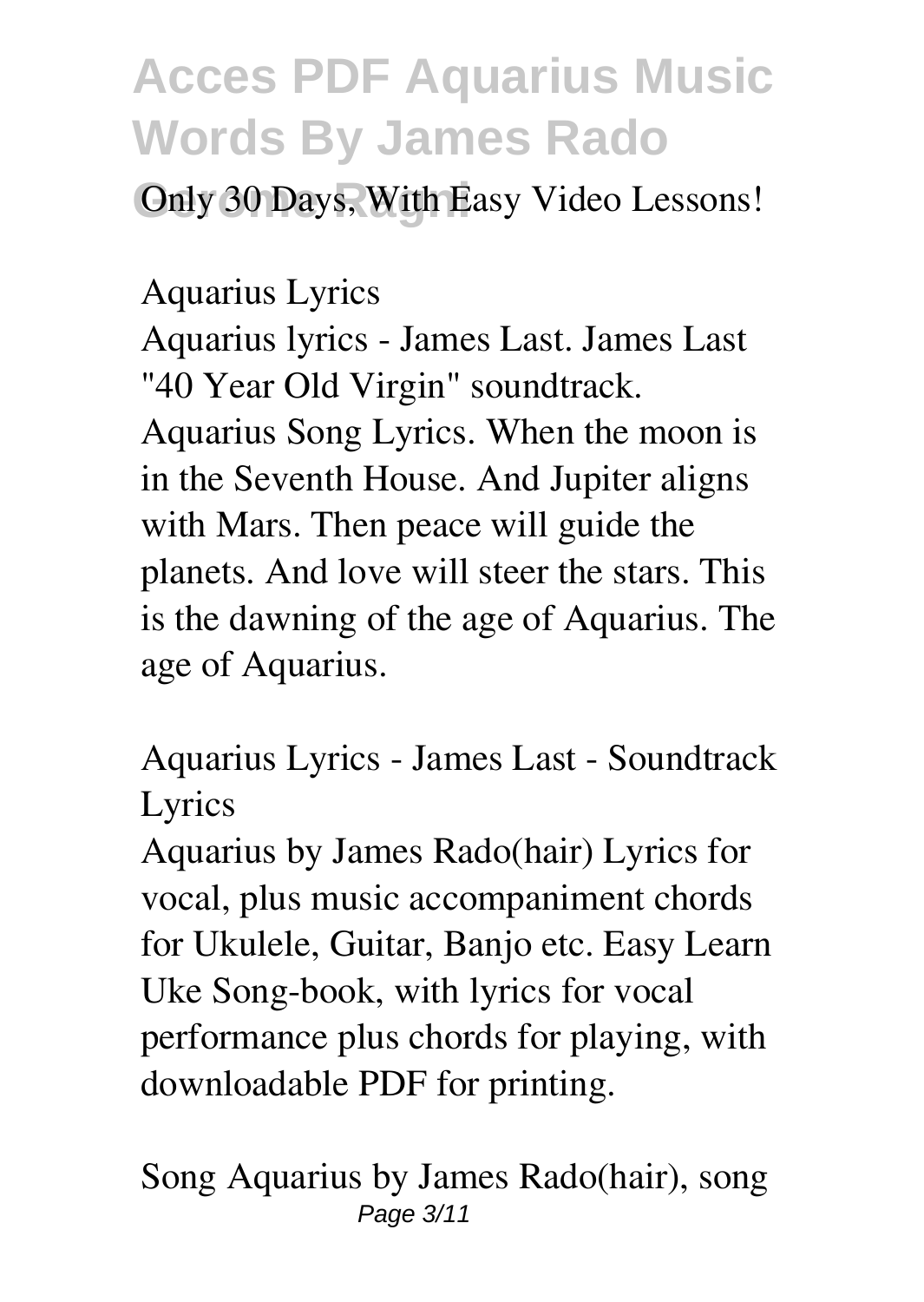**Iyric for vocal ... ani** 

Title: Aquarius Music Words By James Rado Gerome Ragni Author:

 $i/2$  $i/2$ Yvonne Schuhmacher Subject:  $i_L$ <sup>1</sup>/<sub>2</sub> $i_L$ <sup>1</sup>/<sub>2</sub>Aquarius Music Words By James Rado Gerome Ragni

**Aquarius Music Words By James Rado Gerome Ragni** Aquarius [music] ; Let the sunshine in / [words by James] Rado [and Gerome] Ragni ; [music by Galt] MacDermot ; arr. [Wayne] Senior

**Aquarius [music] ; Let the sunshine in / [words by James ...**

Aquarius [music] ; Let the sunshine in : T.T.B.B. / words by James Rado, Gerome Ragni ; music by Galt MacDermot ; arranged by Frank Metis 1969 Australian/Harvard Citation MacDermot, Galt.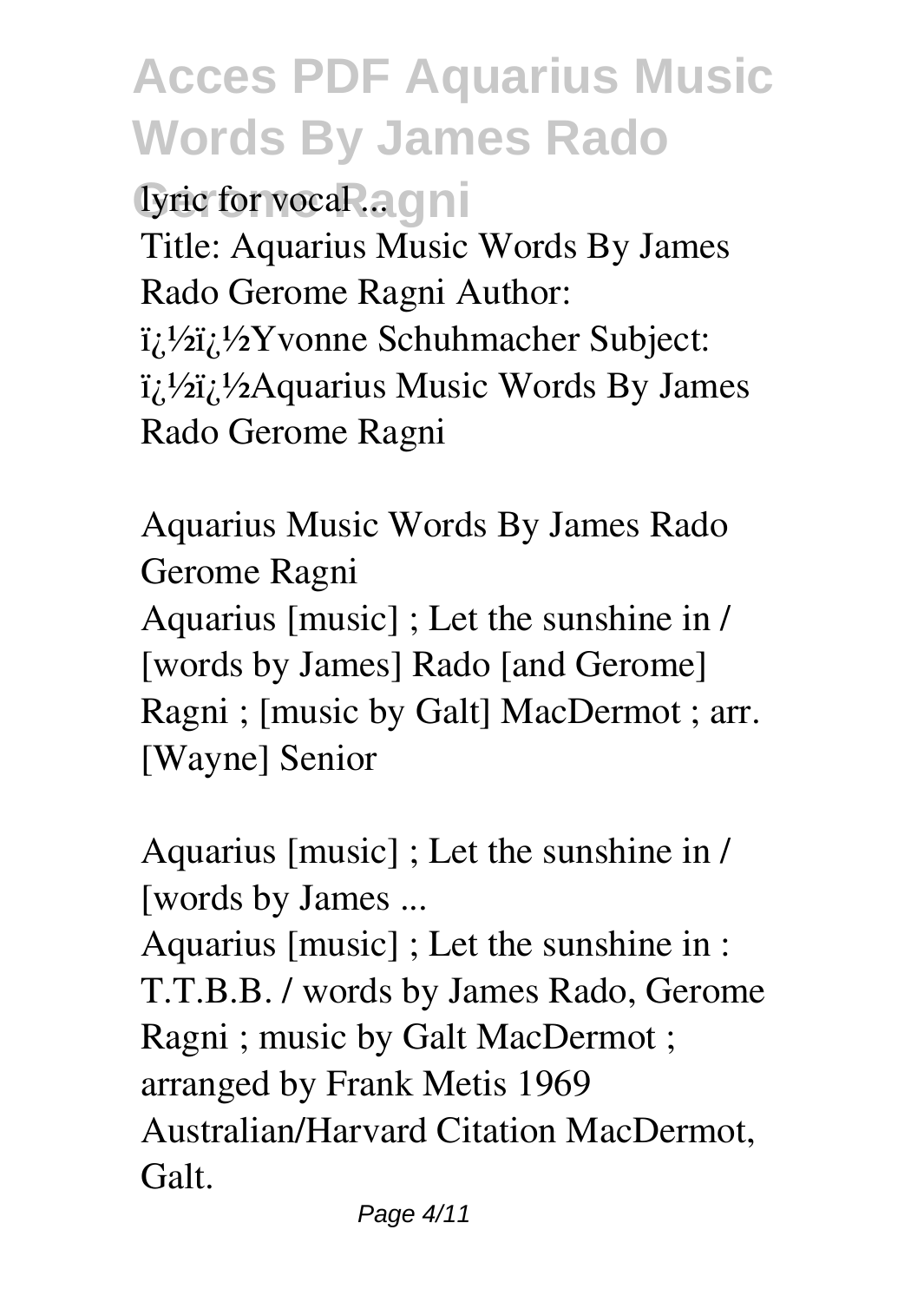#### **Acces PDF Aquarius Music Words By James Rado Gerome Ragni**

**Aquarius [music] ; Let the sunshine in : T.T.B.B. / words ...**

1970, Aquarius [music] ; Let the sunshine in : S.S.A. / words by James Rado, Gerome Ragni ; music by Galt MacDermot ; arranged by Frank Metis Wikipedia Citation Please see Wikipedia's template documentation for further citation fields that may be required.

**Aquarius [music] ; Let the sunshine in : S.S.A. / words by ...**

Apr 29, 2015 - Song Aquarius by James Rado(hair), with lyrics for vocal performance and accompaniment chords for Ukulele, Guitar Banjo etc.

**Song Aquarius by James Rado(hair), with lyrics for vocal ...**

Aquarius/Let the Sunshine In Lyrics: When the moon is in the Seventh House / Page 5/11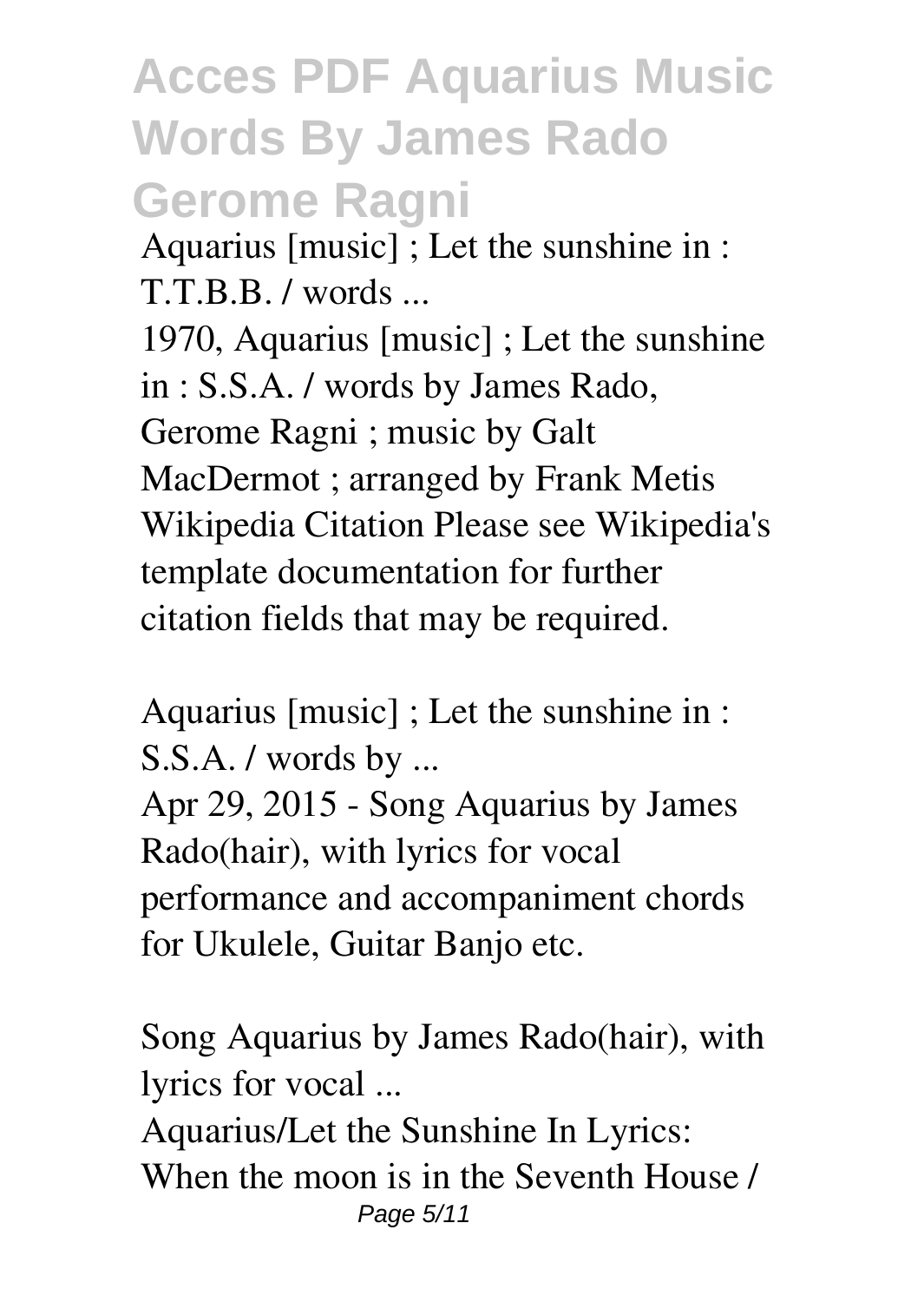And Jupiter aligns with Mars / Then peace will guide the planets / And love will steer the stars / This is the dawning ...

**Aquarius/Let the Sunshine In - Genius | Song Lyrics ...**

Music by Galt MacDermot, words by James Rado and Gerome Ragni / arr. Greg Gilpin. SATB Choral Octavo. The groundbreaking musical Hair gave us many hits, including this medley, which was recorded by the vocal group The Fifth Dimension. This arrangement stays true to its 1960s roots, with a pulsing bass line and easy-singing harmonies. And the "peace

**Aquarius / Let the Sunshine In - Alfred Music** aquarius music words by james rado gerome ragni as you such as. By searching the title, publisher, or authors of guide you Page 6/11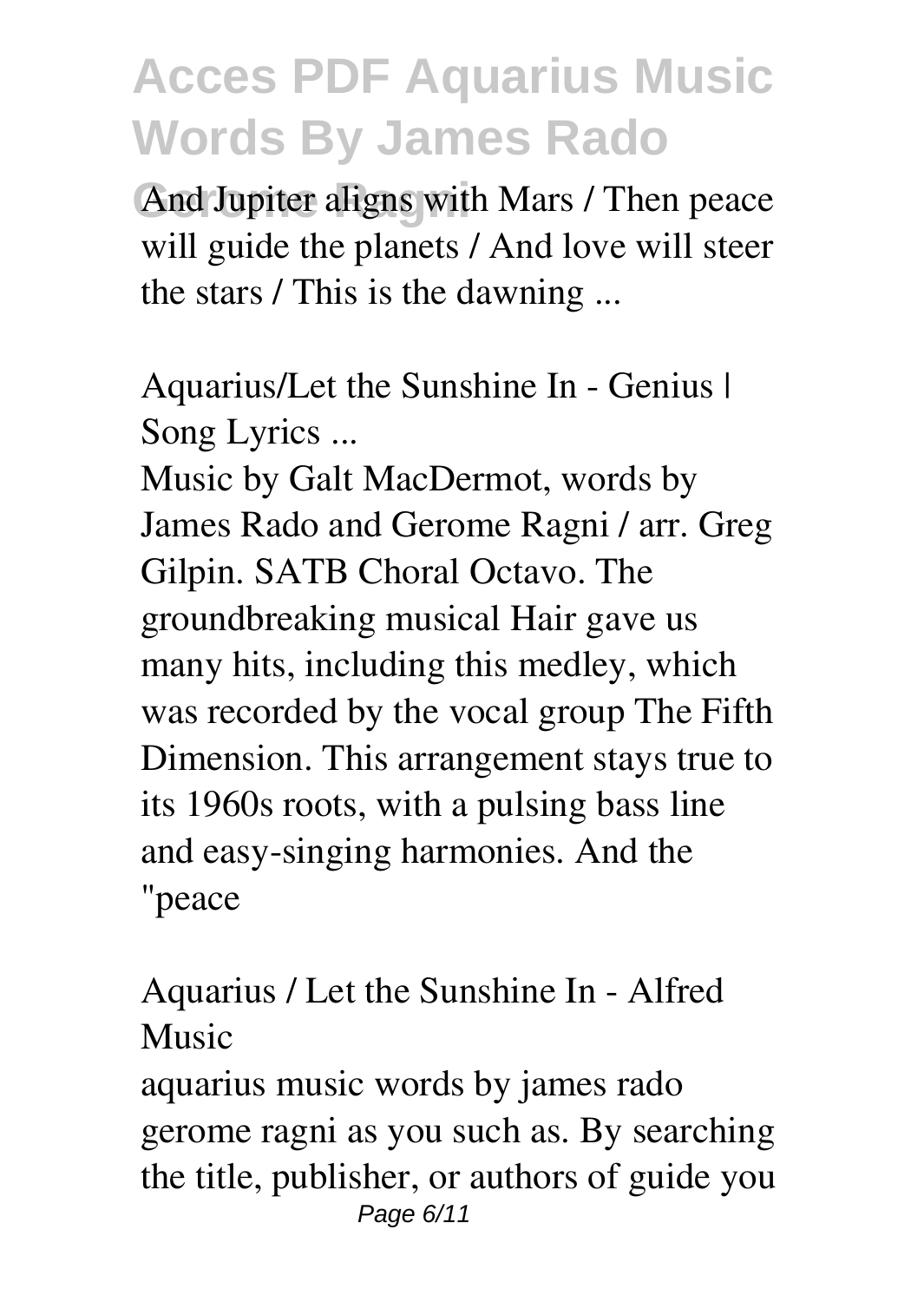essentially want, you can discover them rapidly. In the house, workplace, or perhaps in your method can be all best place within net connections. If you purpose to download and install the aquarius music words by james rado gerome ragni, it is completely simple then, before currently

**Aquarius Music Words By James Rado Gerome Ragni**

Aquarius Lyrics by James Last - 40 Year Old Virgin Soundtrack Lyrics. 40 Year Old Virgin Soundtrack Lyrics. James Last - Aquarius Lyrics. When the moon is in the Seventh House. And Jupiter aligns with Mars. Then peace will guide the planets. And love will steer the stars. This is the dawning of the age of Aquarius.

**Aquarius Lyrics by James Last - 40 Year Old Virgin ...**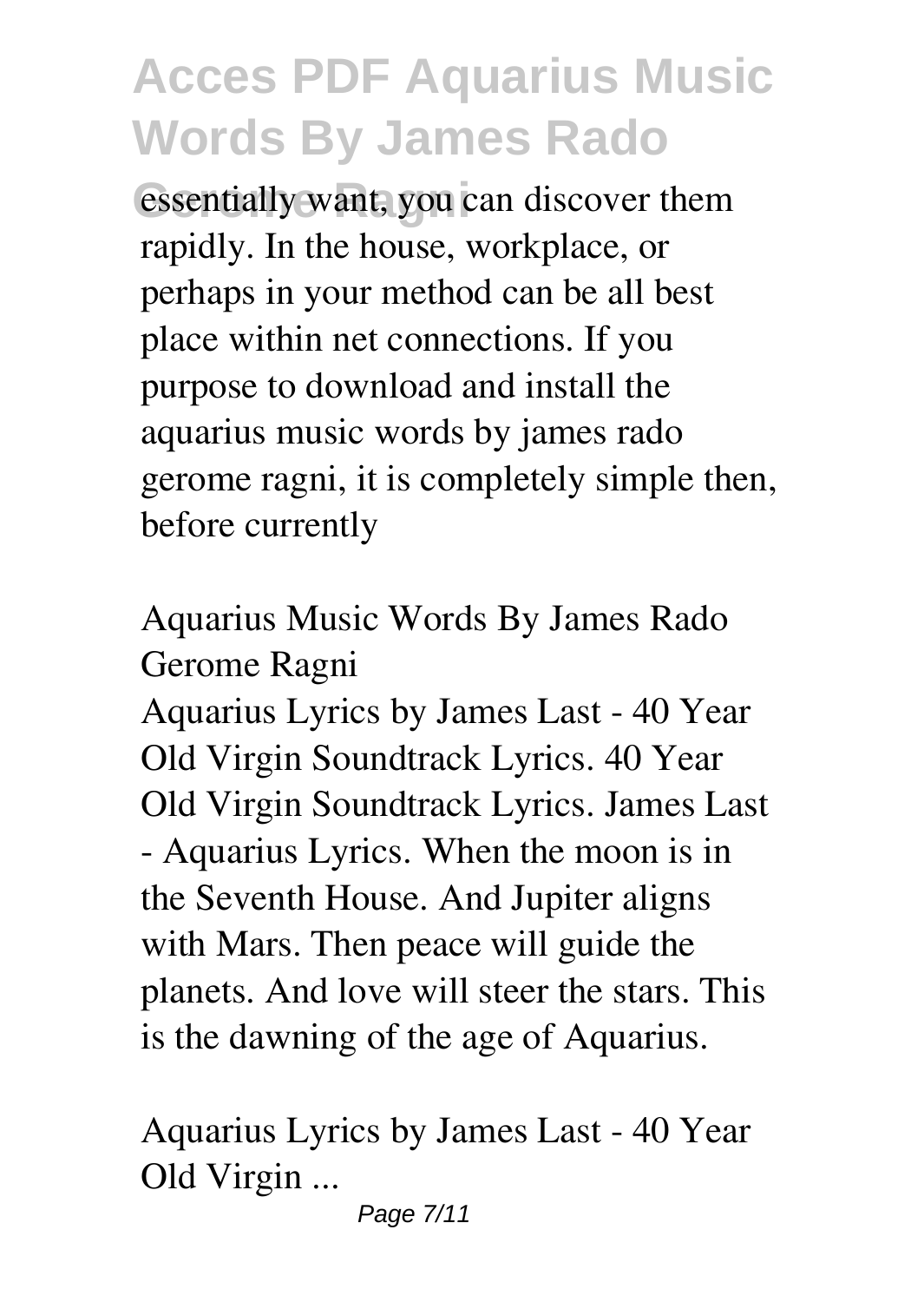James Last (also known as "Hansi") (born Hans Last, 17 April 1929) is a German composer and big band leader. His "happy music" made his numerous albums bestsellers in Germany and the United Kingdom. His composition, "Happy Heart", became an international success in interpretations by Andy Williams and Petula Clark.

#### **Aquarius Lyrics**

Aquarius, Aquarius When the moon is in the seventh house And Jupiter aligns with Mars And peace will guide the planets And love steer the stars This is the dawning of the age of Aquarius Aquarius, Aquarius Aquarius, Aquarius Let the sunshine, let the sunshine in The sunshine in Let the sunshine, let the sunshine in The sunshine in

**Lyric | Song lyrics | The Age of Aquarius /** Page 8/11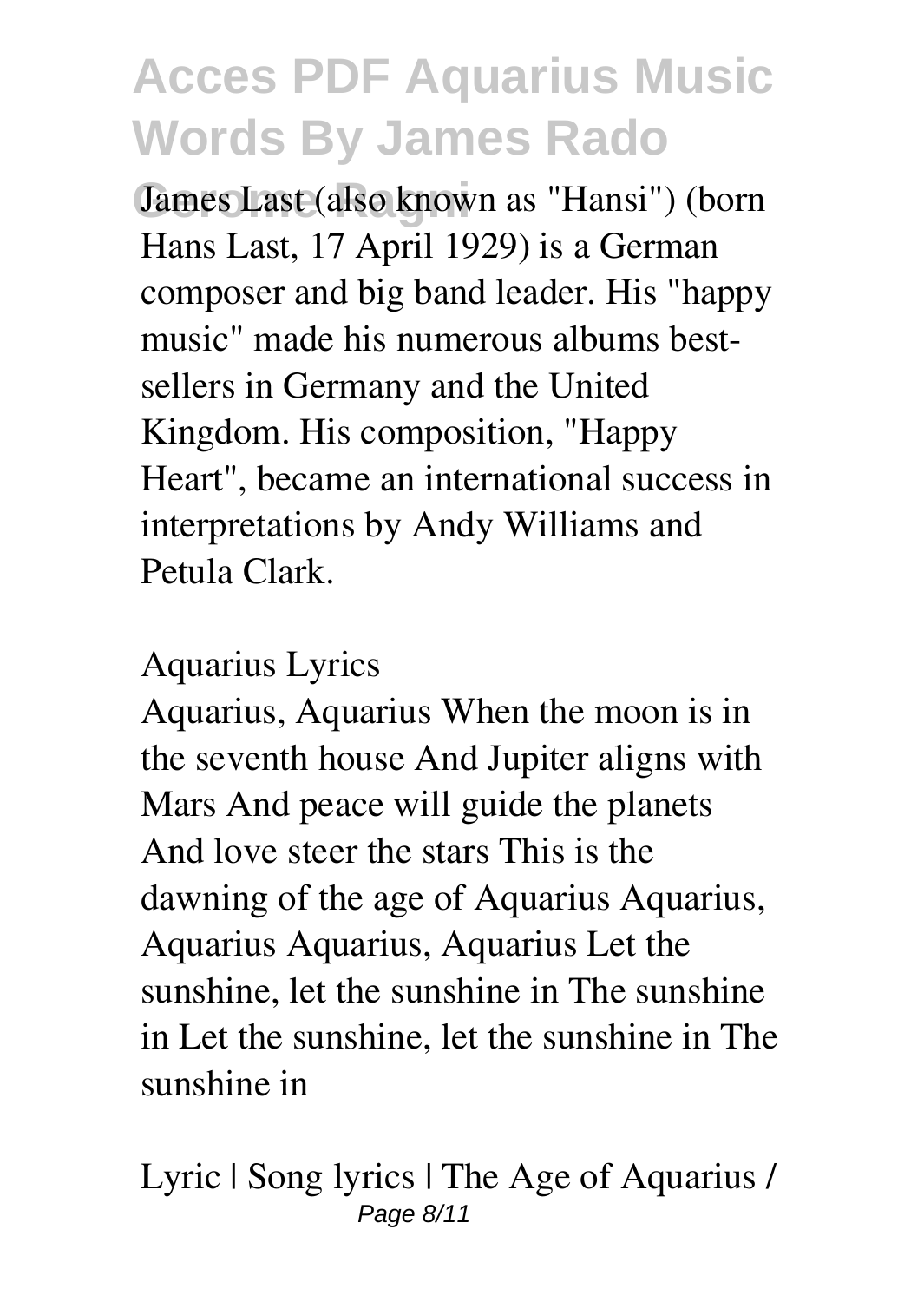**Let the Sun ...Ragni** 

James Rado. Date: 1966. Publisher: Alfred Publishing Co., Inc. Product Type: Musicnotes. Product #: MN0040992. Lyrics Begin: When the moon is in the seventh house, and Jupiter aligns with Mars, Then peace, will guide the planets, And love will steer the stars; This is the dawning the age of Aquarius, The age of Aquarius, Aquarius, Aquarius. From the Show: Hair

**The 5th Dimension "Aquarius" Sheet Music in C Major ...**

Aquarius- words By James Rado Gerome Ragni, music by Galt MacDermot. Fantastic quality, vintage Music score pages from "great songs of the sixties / seventies". Vintage Music score pages for piano / vocal with complete lyrics and guitar boxes. (Printed in 1973)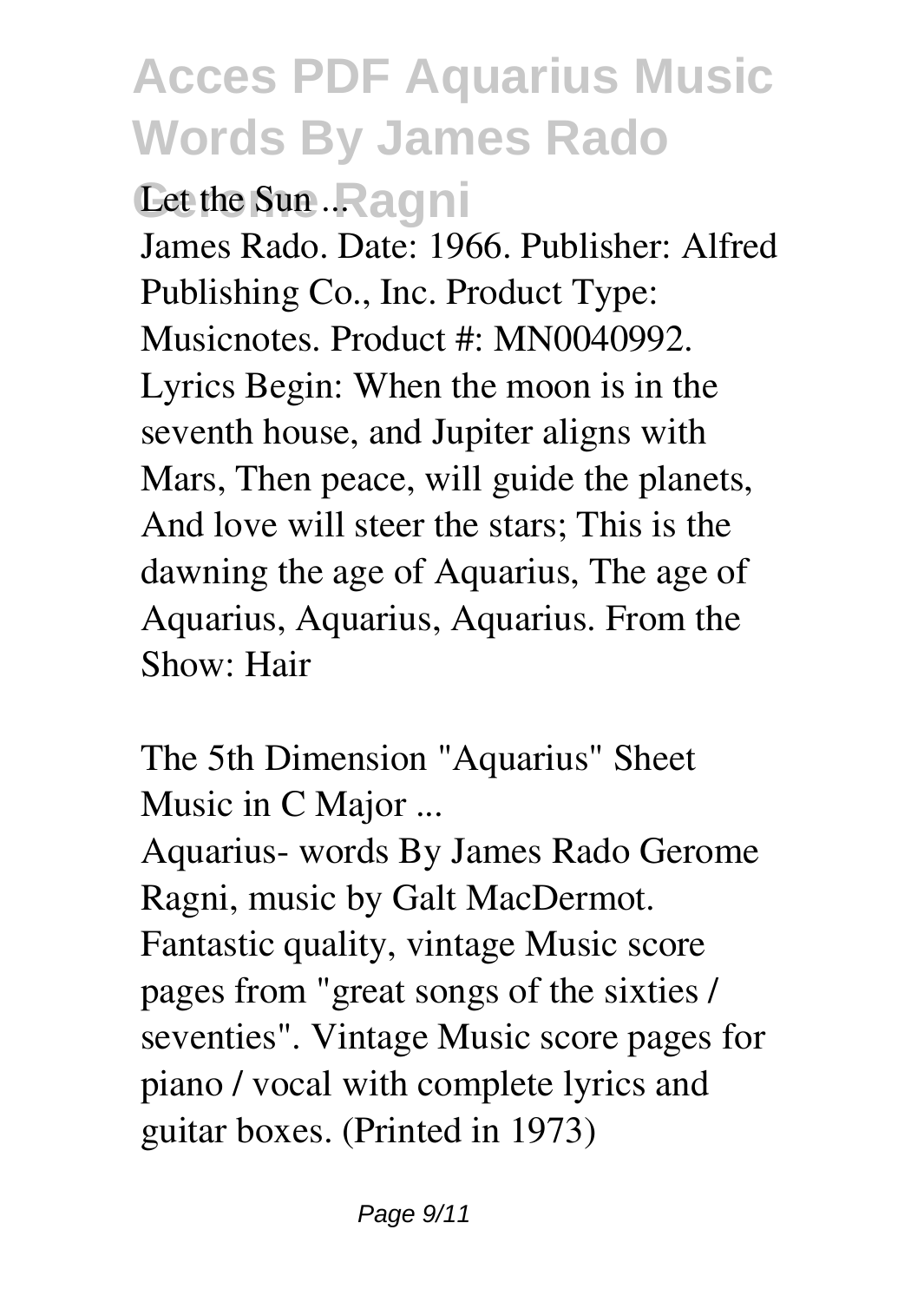**Gerome Ragni Aquarius- Vintage Music Score decoupage crafts (X) | eBay**

"Aquarius/Let The Sunshine In" prevented three other records from reaching #1,

"You've Made Me So Very Happy" by Blood, Sweat, and Tears peaked at #2 for three weeks, "It's Your Thing" by the Isley Brothers fpeaked for one week at #2, and the Cowsills' "Hair" peaked at #2 for two weeks

**Lyrics for Aquarius/Let the Sunshine In by The 5th ...**

Theatre Aquarius Archives. Into the Woods / music and lyrics by Stephen Sondheim, book by James Lapine ; directed by Lou Zamprogna, choreographed by Gema Zamprogna, 2004 - House Program.

**Theatre Aquarius Archives. Into the Woods / music and ...** Page 10/11